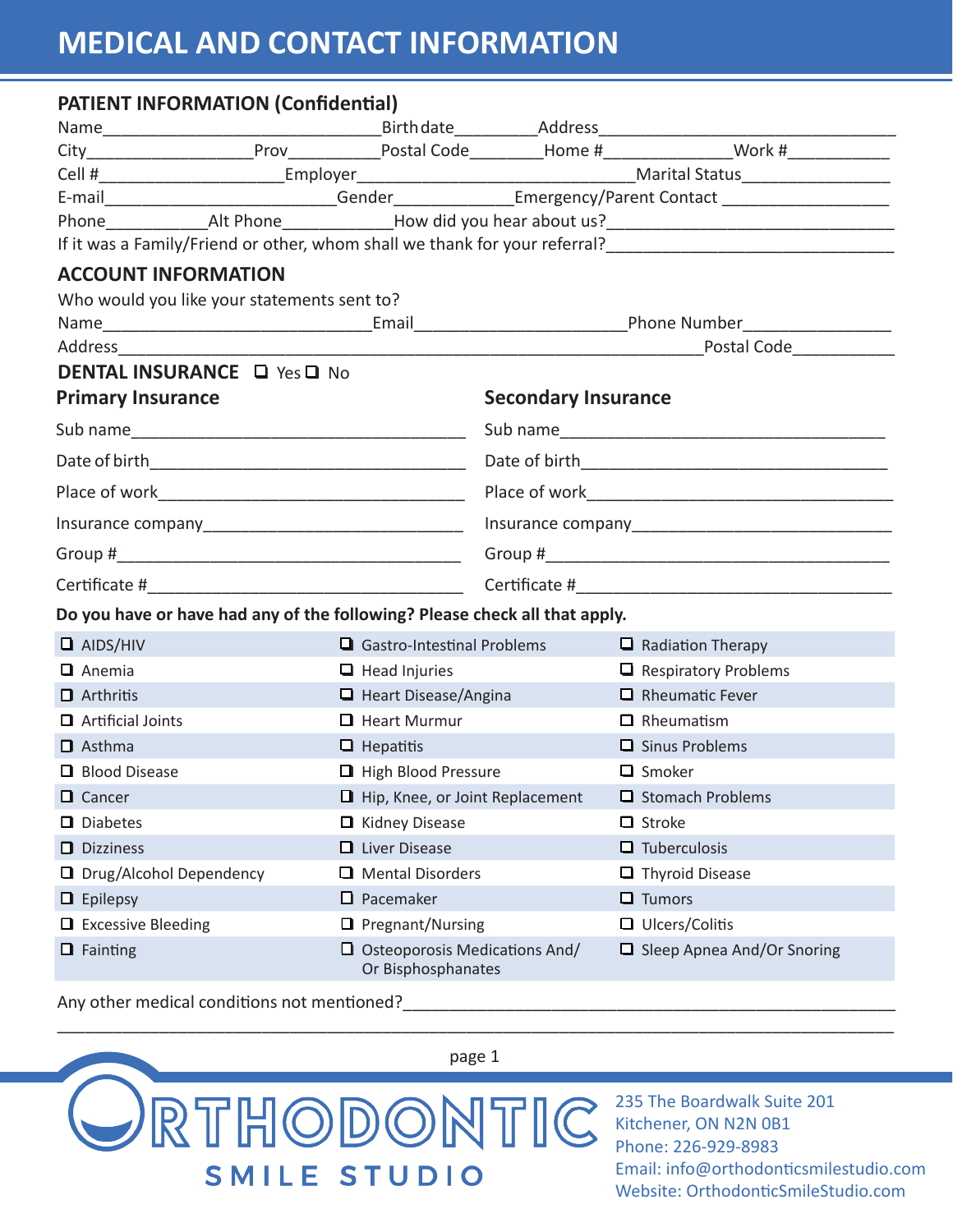## **MEDICAL AND CONTACT INFORMATION**

| Have you ever been hospitalized for any illness or operations? $\Box$ Yes $\Box$ No                                                                                                                                            |                      |  |  |  |  |
|--------------------------------------------------------------------------------------------------------------------------------------------------------------------------------------------------------------------------------|----------------------|--|--|--|--|
|                                                                                                                                                                                                                                |                      |  |  |  |  |
|                                                                                                                                                                                                                                |                      |  |  |  |  |
|                                                                                                                                                                                                                                |                      |  |  |  |  |
|                                                                                                                                                                                                                                |                      |  |  |  |  |
|                                                                                                                                                                                                                                |                      |  |  |  |  |
| Are you taking any prescription or non-prescription drugs? $\Box$ Yes $\Box$ No                                                                                                                                                |                      |  |  |  |  |
|                                                                                                                                                                                                                                |                      |  |  |  |  |
| Are you allergic to any of the following?                                                                                                                                                                                      |                      |  |  |  |  |
| Codeine                                                                                                                                                                                                                        | $\Box$ Yes $\Box$ No |  |  |  |  |
| Penicillin                                                                                                                                                                                                                     | $\Box$ Yes $\Box$ No |  |  |  |  |
| Local Anesthetics (dental freezing)                                                                                                                                                                                            | $\Box$ Yes $\Box$ No |  |  |  |  |
| Latex                                                                                                                                                                                                                          | $\Box$ Yes $\Box$ No |  |  |  |  |
| Other                                                                                                                                                                                                                          | $\Box$ Yes $\Box$ No |  |  |  |  |
|                                                                                                                                                                                                                                |                      |  |  |  |  |
| If yes to other please list:<br>Have you ever had any previous orthodontic treatment? $\Box$ Yes $\Box$ No                                                                                                                     |                      |  |  |  |  |
| If yes please explain: The same state of the state of the state of the state of the state of the state of the state of the state of the state of the state of the state of the state of the state of the state of the state of |                      |  |  |  |  |
|                                                                                                                                                                                                                                |                      |  |  |  |  |

 $\Box$  It is my responsibility to inform Orthodontic Smile Studio of any changes in my medical status. I authorize the dental staff to perform any necessary dental services during diagnosis and treatment with my informed consent. I authorize photographs and/ or x-rays to be taken of me and placed in my file as part of my records. I agree that Orthodontic Smile Studio can collect, use and disclose personal information about me as set out in Ontario's Personal Health Information Protection Act (PHIPA). I authorize the release, to my insurance company or plan administrator, of the information contained in claims submitted electronically.

Signature The Contract of the Contract of Print Name Contract of the Contract of Date



235 The Boardwalk Suite 201 Kitchener, ON N2N 0B1 Phone: 226-929-8983 Email: info@orthodonticsmilestudio.com Website: OrthodonticSmileStudio.com

page 2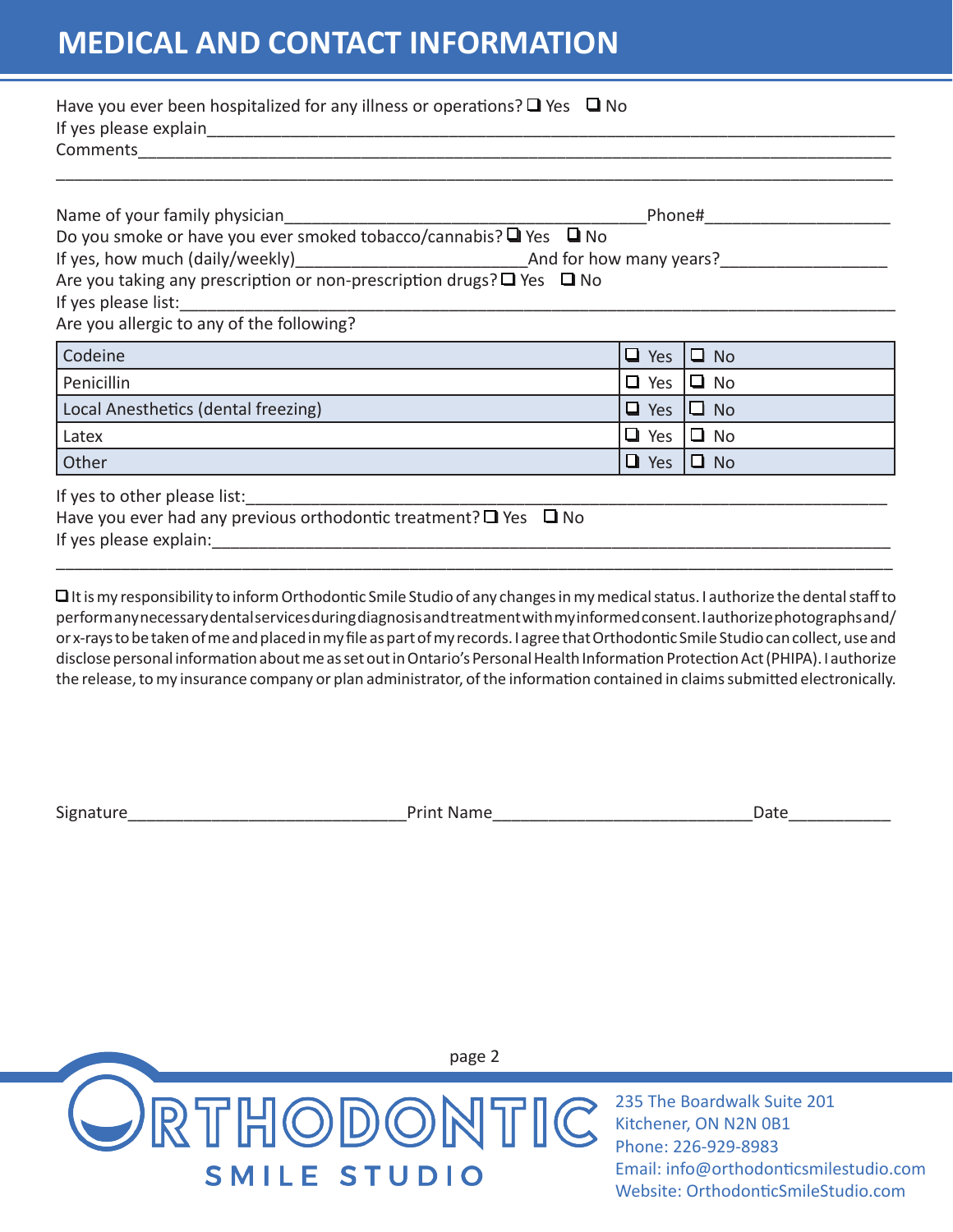## **FEES AND PAYMENT OPTIONS**

#### **OUR FEES**

At Orthodontic Smile Studio, we are committed to providing you with the most cost-effective option to achieve the best result for the treatment of your choice.

Our fees are designed to reflect the complexity of your individual case, the need for any additional orthodontic appliances and the length of treatment. These factors are determined by our careful clinical examination and inspection of your diagnostic records. However, we also streamline our fees to keep them at a reasonable level and in line with industry standards.

#### **PAYMENT OPTIONS FOR PATIENTS WITH OR WITHOUT INSURANCE**

Your oral health and your smile are yours forever, and we want to make it as easy as possible for you to receive the best orthodontic care in the most cost-effective way. This is why we offer no-interest payment plans to all of our patients, regardless if you have insurance. This consists of a non-refundable initial down payment that is due prior to the placement of the appliances, and monthly payments starting the following month on either the first or the fifteenth of each month. However, it is important to stress that **this monthly payment is a financing option that we provide as a service to our patients and is not a fee per appointment.**

We accept most major credit cards, debit cards and cash. Credit card details for monthly payments are required on or before the initiation of orthodontic treatment.

A 2% discount applies when accounts are paid in full, up-front.

Please note that monthly payments are due each month, even if appointments are not scheduled, missed or rescheduled.

The above fees are for orthodontic treatment only, and do not include dental appointments, extractions, fillings, exposure of teeth or any other dental work provided by another office.

Broken, damaged or lost appliances may require additional charges.

If you decide to change your treatment options once treatment has started, an additional fee will apply. For example, if you start Clear Aligner Therapy, but decide to switch to conventional braces, an additional fee to cover the cost of the fixed appliances will be charged prior to placement. Conversely, if you decide to switch from braces to Clear Aligner Therapy, a non-refundable lab fee will be due before delivery of the aligners.

Refunds will not be provided if you decide to stop treatment prior to its completion.

Any account that is 30 days overdue may be charged a late payment charge per month. If, for any reason, you cannot meet your payment schedule as outlined, please contact our office as soon as possible.



235 The Boardwalk Suite 201 Kitchener, ON N2N 0B1 Phone: 226-929-8983 Email: info@orthodonticsmilestudio.com Website: OrthodonticSmileStudio.com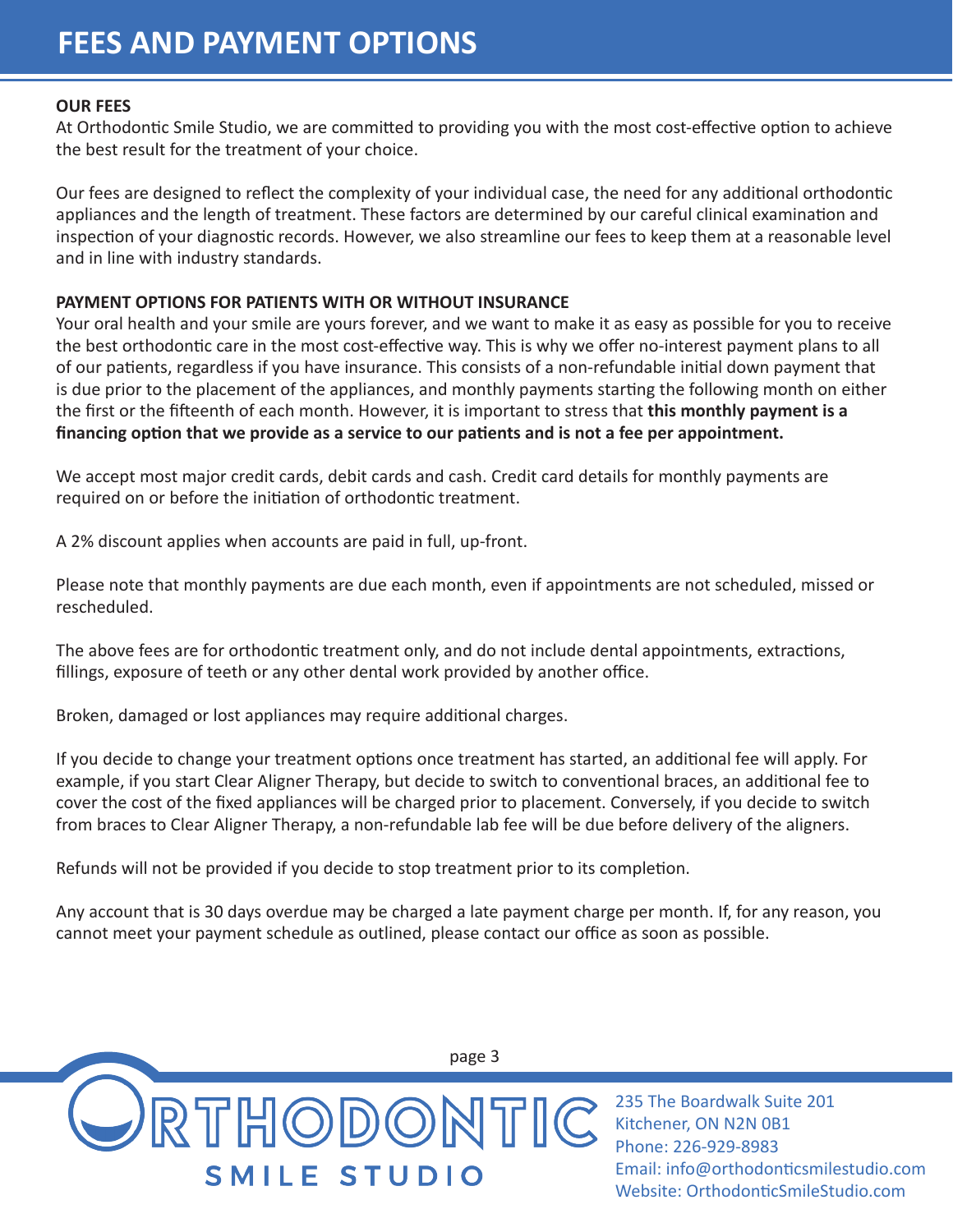#### **PAYMENT OPTIONS FOR PATIENTS WITH INSURANCE**

Ultimately, all patients are responsible for full payment of their orthodontic treatment. However, as an added service to our patients, upon completion of your consult we will complete a financial contract and a Standard Information Form for you to submit to your insurance. Your insurance company will then be in touch with you to outline any orthodontic coverage that you may have and will reimburse you for any fees that were made payable to us.

 $\Box$  I have read and understood the Financial Policy of Orthodontic Smile Studio as outlined above. I agree that whether I have dental insurance or not, I am ultimately responsible for the cost of my dental treatment and that of all my dependent family members.

\_\_\_\_\_\_\_\_\_\_\_\_\_\_\_\_\_\_\_\_\_\_\_\_\_\_\_\_\_\_\_\_ \_\_\_\_\_\_\_\_\_\_\_\_\_\_\_\_\_\_\_\_\_\_\_\_\_\_\_\_\_\_\_\_\_\_ \_\_\_\_\_\_\_\_\_\_\_\_\_\_

Signature of patient, parent or guardian Print Name Date



235 The Boardwalk Suite 201 Kitchener, ON N2N 0B1 Phone: 226-929-8983 Email: info@orthodonticsmilestudio.com Website: OrthodonticSmileStudio.com

page 4